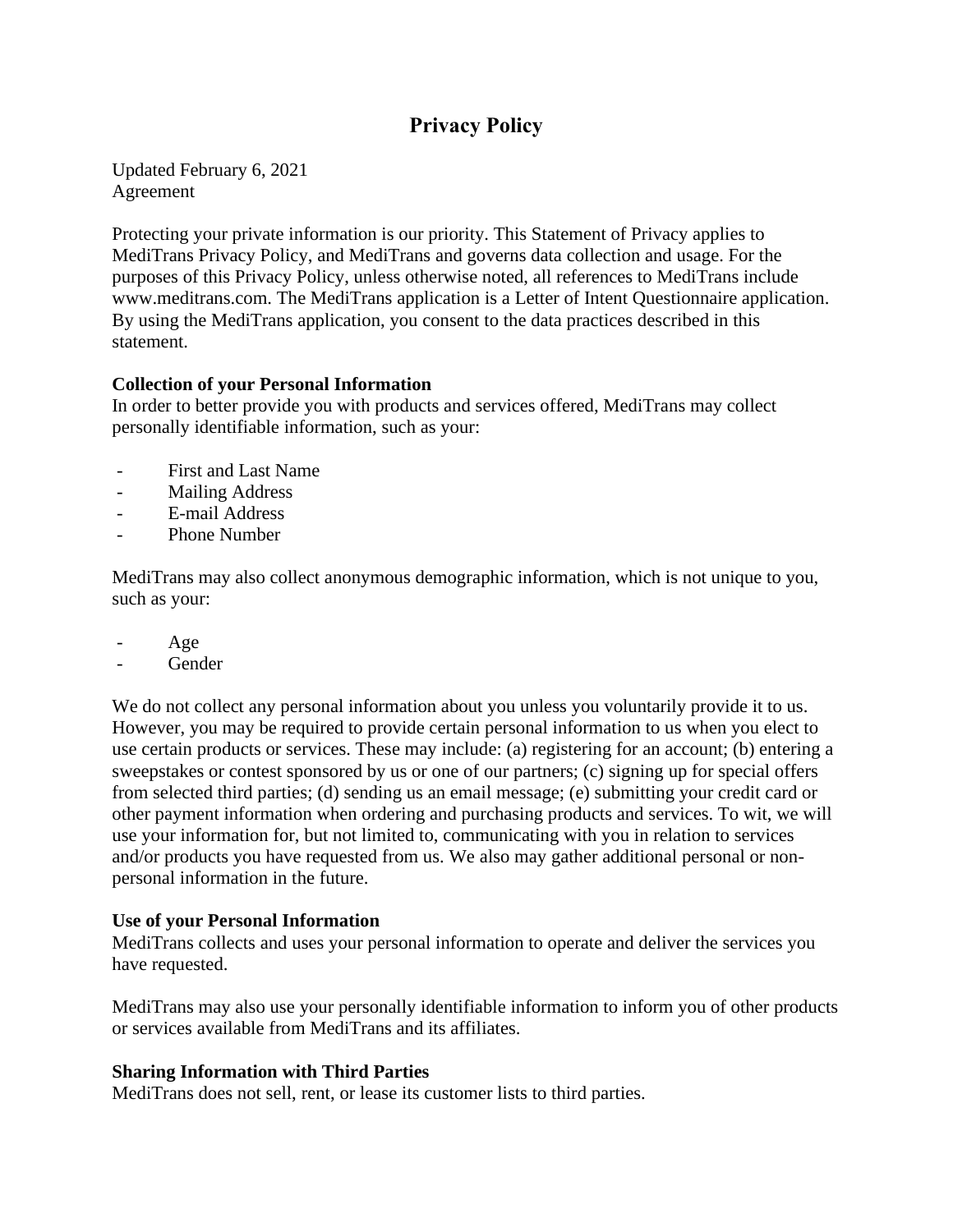MediTrans may share data with trusted partners to help perform statistical analysis, send you email or postal mail, provide customer support, or arrange for deliveries. All such third parties are prohibited from using your personal information except to provide these services to MediTrans, and they are required to maintain the confidentiality of your information.

MediTrans may disclose your personal information, without notice, if required to do so by law or in the good faith belief that such action is necessary to: (a) conform to the edicts of the law or comply with legal process served on MediTrans or the site; (b) protect and defend the rights or property of MediTrans; and/or (c) act under exigent circumstances to protect the personal safety of users of MediTrans, or the public.

# **Right to Deletion**

Subject to certain exceptions set out below, on receipt of a verifiable request from you, we will:

- Delete your personal information from our records; and
- Direct any service providers to delete your personal information from their records.

Please note that we may not be able to comply with requests to delete your personal information if it is necessary to:

- Complete the transaction for which the personal information was collected, fulfill the terms of a written warranty or product recall conducted in accordance with federal law, provide a good or service requested by you, or reasonably anticipated within the context of our ongoing business relationship with you, or otherwise perform a contract between you and us;
- Detect security incidents, protect against malicious, deceptive, fraudulent, or illegal activity; or prosecute those responsible for that activity;
- Debug to identify and repair errors that impair existing intended functionality;
- Exercise free speech, ensure the right of another consumer to exercise his or her right of free speech, or exercise another right provided for by law;
- Comply with the California Electronic Communications Privacy Act;
- Engage in public or peer-reviewed scientific, historical, or statistical research in the public interest that adheres to all other applicable ethics and privacy laws, when our deletion of the information is likely to render impossible or seriously impair the achievement of such research, provided we have obtained your informed consent;
- Enable solely internal uses that are reasonably aligned with your expectations based on your relationship with us;
- Comply with an existing legal obligation; or
- Otherwise use your personal information, internally, in a lawful manner that is compatible with the context in which you provided the information.

# **Children Under Thirteen**

MediTrans collects personally identifiable information from children under the age of thirteen. MediTrans collects this information for the following reason(s): Scheduling Medical Transportation.